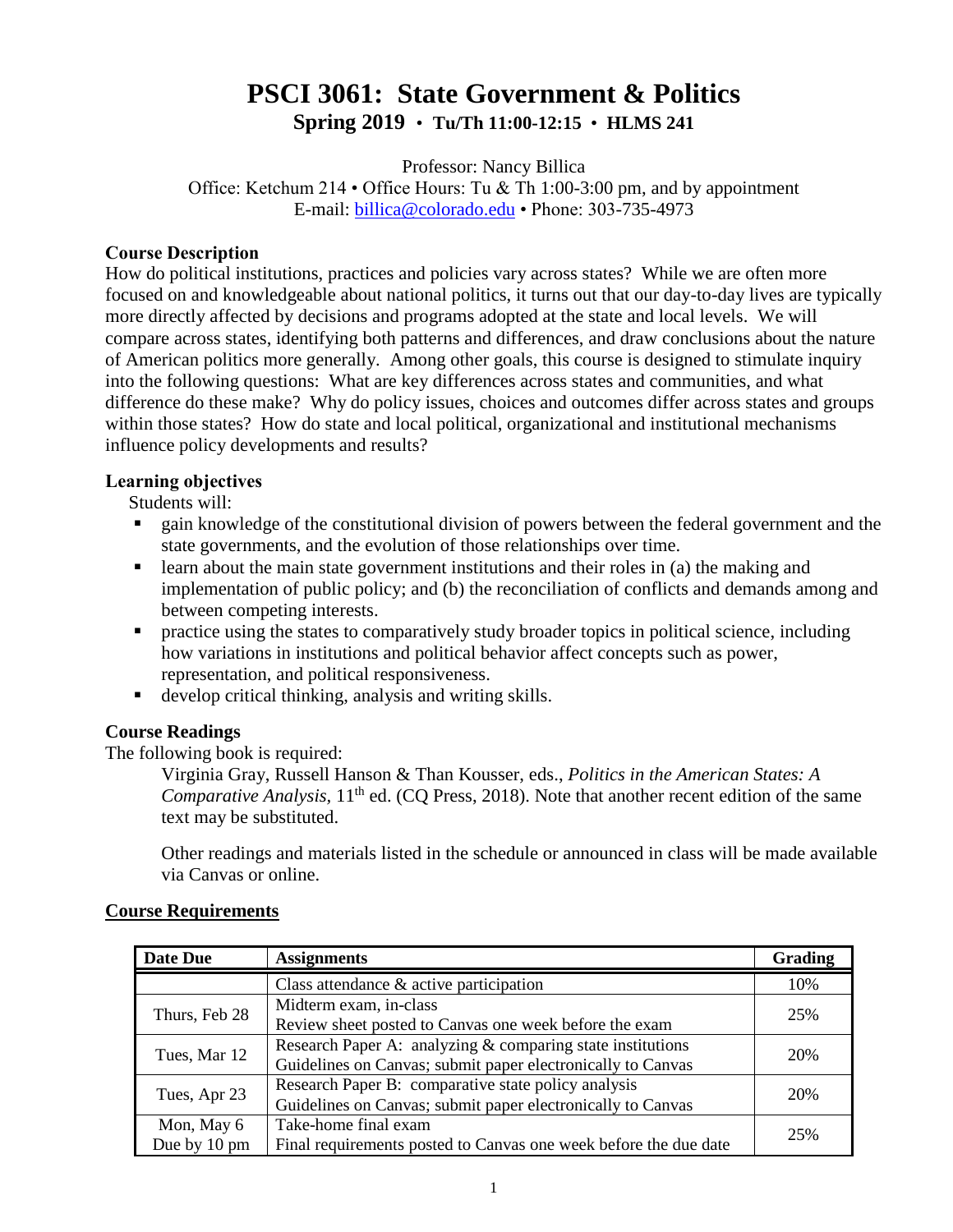# **Class & University Policies & Expectations**

- **Classroom etiquette:** The basic rule is one of respect. The goal is to create a community where all feel free to participate in classroom discussion and are open to the ideas and contributions of others. We should expect to disagree with each other on at least some issues of debate, but discussion and disagreement must be expressed in a manner that recognizes the dignity of all and is open to learning from other perspectives. Disrespectful language and/or behavior will not be tolerated.
- **Use of technology in the classroom:** Laptop computers and other electronic devices distract from the classroom learning environment and thus are not to be routinely used in class without the prior consent of the instructor.
- Attendance & participation: It is assumed that all students are enrolled with the goal of gaining maximum value from the course and will thus be in regular attendance and actively engaging with the material. Regular attendance means arriving on time, remaining for the entire class session, and avoiding unnecessary absences (more than 2 unexcused absences will negatively affect your grade). Active engagement means being attentive, asking and answering questions in the classroom and regularly participating in group discussions.
- **Assignments:** Students are responsible for ensuring that assignments are successfully submitted to Canvas on time and accessible for grading purposes (submitted in .doc, .docx or .pdf formats). If you're having trouble with Canvas, you may submit a back-up copy of assignments via email as well. Assignments are due on the due dates. Students with legitimate, documented reasons for missing an exam or assignment deadline should consult with the professor prior to the due date for alternative arrangements and exemption from late penalties. In the absence of a pre-approved exception or documented emergency, late penalties apply, with deductions, as follows: Same day, after class begins: -10%; next day: -20%; each day thereafter, an additional 10% deduction, with papers 4 or more days overdue accepted at 50% credit.
- **Accommodation for Disabilities:** If you qualify for accommodations because of a disability, please submit your accommodation letter from Disability Services to your faculty member in a timely manner so that your needs can be addressed. Disability Services determines accommodations based on documented disabilities in the academic environment. Information on requesting accommodations is located on the [Disability Services website.](http://www.colorado.edu/disabilityservices/students) Contact Disability Services at 303-492-8671 or [dsinfo@colorado.edu](mailto:dsinfo@colorado.edu) for further assistance. If you have a temporary medical condition or injury, see [Temporary Medical Conditions](http://www.colorado.edu/disabilityservices/students/temporary-medical-conditions) under the Students tab on the Disability Services website.
- **Classroom Behavior:** Students and faculty each have responsibility for maintaining an appropriate learning environment. Those who fail to adhere to such behavioral standards may be subject to discipline. Professional courtesy and sensitivity are especially important with respect to individuals and topics dealing with race, color, national origin, sex, pregnancy, age, disability, creed, religion, sexual orientation, gender identity, gender expression, veteran status, political affiliation or political philosophy. Class rosters are provided to the instructor with the student's legal name. I will gladly honor your request to address you by an alternate name or gender pronoun. Please advise me of this preference early in the semester so that I may make appropriate changes to my records. For more information, see the policies on [classroom behavior](http://www.colorado.edu/policies/student-classroom-and-course-related-behavior) and the [Student Code of Conduct.](http://www.colorado.edu/osccr/)
- **Honor Code:** All students enrolled in a University of Colorado Boulder course are responsible for knowing and adhering to the Honor Code. Violations of the policy may include: plagiarism, cheating, fabrication, lying, bribery, threat, unauthorized access to academic materials, clicker fraud, submitting the same or similar work in more than one course without permission from all course instructors involved, and aiding academic dishonesty. All incidents of academic misconduct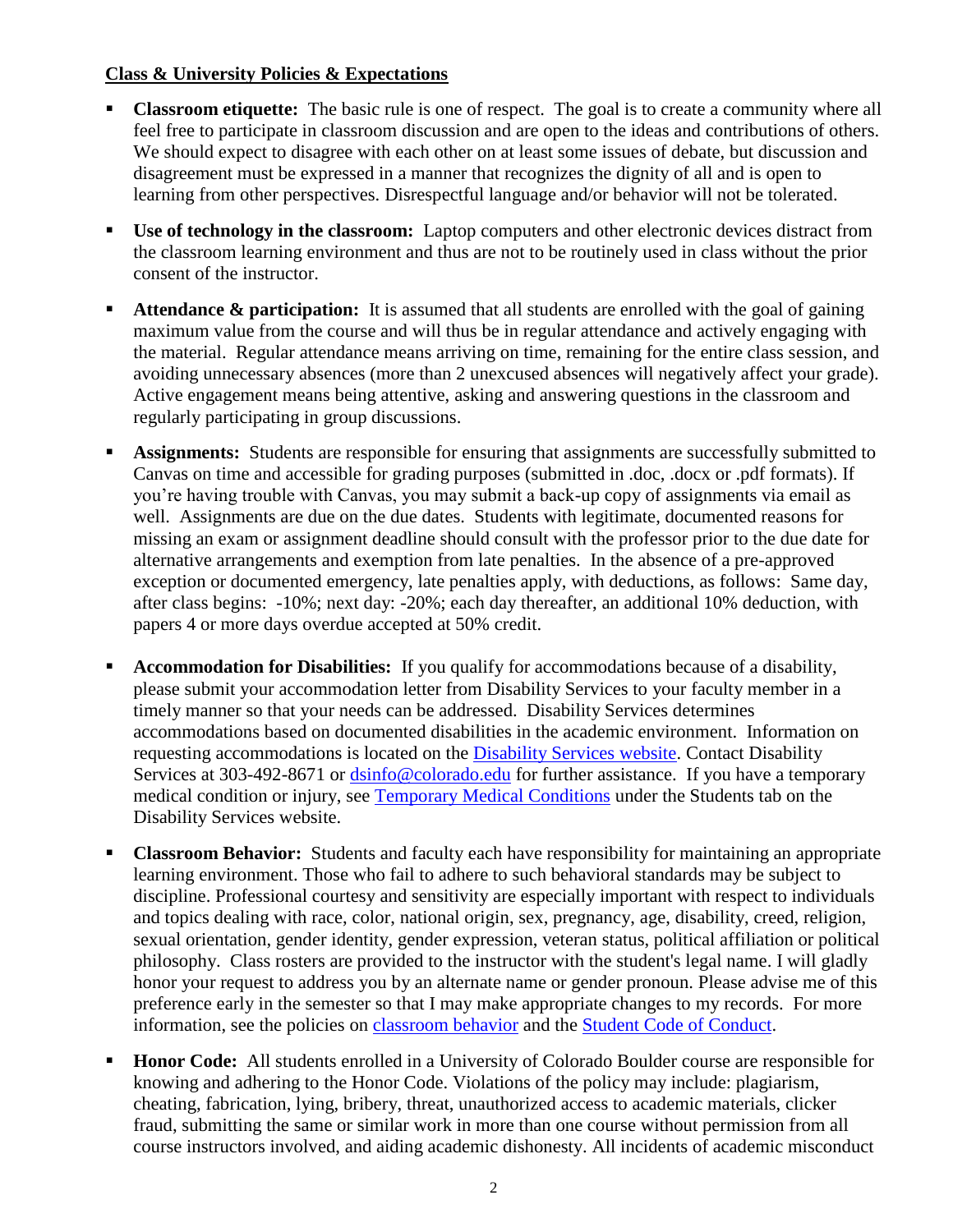will be reported to the Honor Code [\(honor@colorado.edu\)](mailto:honor@colorado.edu); 303-492-5550). Students who are found responsible for violating the academic integrity policy will be subject to nonacademic sanctions from the Honor Code as well as academic sanctions from the faculty member. Additional information regarding the Honor Code academic integrity policy can be found at the [Honor Code](https://www.colorado.edu/osccr/honor-code)  [Office website.](https://www.colorado.edu/osccr/honor-code)

 **Sexual Misconduct, Discrimination, Harassment and/or Related Retaliation:** The University of Colorado Boulder (CU Boulder) is committed to fostering a positive and welcoming learning, working, and living environment. CU Boulder will not tolerate acts of sexual misconduct (including sexual assault, exploitation, harassment, dating or domestic violence, and stalking), discrimination, and harassment by members of our community. Individuals who believe they have been subject to misconduct or retaliatory actions for reporting a concern should contact the Office of Institutional Equity and Compliance (OIEC) at 303-492-2127 or cureport@colorado.edu. Information about the OIEC, university policies, [anonymous reporting,](https://cuboulder.qualtrics.com/jfe/form/SV_0PnqVK4kkIJIZnf) and the campus resources can be found on the [OIEC website.](http://www.colorado.edu/institutionalequity/)

Please know that faculty and instructors have a responsibility to inform OIEC when made aware of incidents of sexual misconduct, discrimination, harassment and/or related retaliation, to ensure that individuals impacted receive information about options for reporting and support resources.

 **Religious Holidays:** Campus policy regarding religious observances requires that faculty make every effort to deal reasonably and fairly with all students who, because of religious obligations, have conflicts with scheduled exams, assignments or required attendance. Please let me know as soon as possible of any schedule conflicts – before missing class or assignments. See *[campus policy](http://www.colorado.edu/policies/observance-religious-holidays-and-absences-classes-andor-exams)  [regarding religious observances](http://www.colorado.edu/policies/observance-religious-holidays-and-absences-classes-andor-exams)* for full details.

# **Schedule of Class Lecture Topics, Readings & Assignments**

*\*\*\* Class schedule subject to change \*\*\**

Note: Readings listed as "PAS" refer to the text, *Politics in the American States* (Gray, Hanson & Kousser, eds.)

| Week         | <b>Dates</b> | <b>TOPICS &amp; ASSIGNMENTS</b>                                                                                                                                                                                                                                                                                                                                                                                                                                                                                                                                                       |
|--------------|--------------|---------------------------------------------------------------------------------------------------------------------------------------------------------------------------------------------------------------------------------------------------------------------------------------------------------------------------------------------------------------------------------------------------------------------------------------------------------------------------------------------------------------------------------------------------------------------------------------|
|              | Jan 15, 17   | Introduction to state politics<br>Rdg: PAS, Chap 1<br>Mooney, Christopher (2001), "State Politics & Policy Quarterly and the Study of<br>State Politics: The Editor's Introduction," State Politics & Policy Quarterly 1(1):1-4<br>$-$ on Canvas                                                                                                                                                                                                                                                                                                                                      |
| $\mathbf{2}$ | Jan 22, 24   | <b>Federal-state relations</b><br>Rdg: PAS, Chap 2<br>Take a look at:<br>The Council of State Governments (http://www.csg.org/)<br>п<br>Governing, a magazine covering politics, policy and management for state and local<br>п<br>government leaders (http://www.governing.com/)<br>Fiscal Federalism Initiative, The Pew Charitable Trusts<br>$\blacksquare$<br>(http://www.pewtrusts.org/en/projects/fiscal-federalism-initiative)<br>Rockefeller Institute of Government, with research on Federalism &<br>п<br>Intergovernmental Relations (http://www.rockinst.org/federalism/) |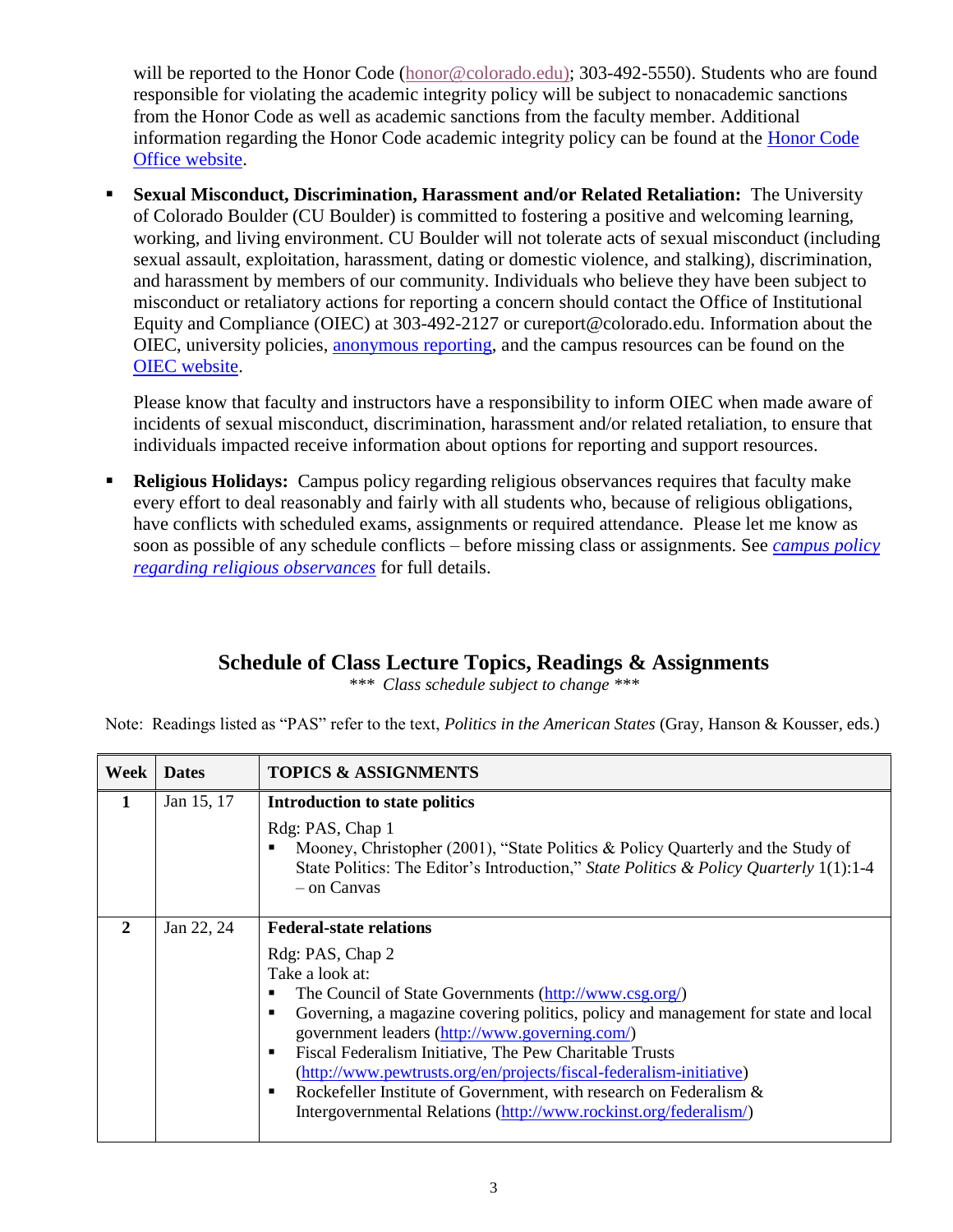| Week                    | <b>Dates</b>          | <b>TOPICS &amp; ASSIGNMENTS</b>                                                                                                                                                                                                                                                                                                                                                                                                                                                                                                                                                                                                 |
|-------------------------|-----------------------|---------------------------------------------------------------------------------------------------------------------------------------------------------------------------------------------------------------------------------------------------------------------------------------------------------------------------------------------------------------------------------------------------------------------------------------------------------------------------------------------------------------------------------------------------------------------------------------------------------------------------------|
| $\mathbf{3}$            | Jan 29, 31            | <b>State constitutions</b>                                                                                                                                                                                                                                                                                                                                                                                                                                                                                                                                                                                                      |
|                         |                       | Rdg: "Constitutions: Operating Instructions," Chap 3 in Kevin Smith & Alan<br>Greenblatt (2014), Governing States & Localities, $4th$ ed. (CQ Press) – on Canvas<br>Take a look at:<br>Constitution of the State of Colorado (https://leg.colorado.gov/colorado-constitution)<br>٠                                                                                                                                                                                                                                                                                                                                              |
| $\overline{\mathbf{4}}$ | Feb 5, 7              | <b>State legislatures</b>                                                                                                                                                                                                                                                                                                                                                                                                                                                                                                                                                                                                       |
|                         |                       | Rdg: PAS, Chap 7<br>Take a look at:<br>National Conference of State Legislatures; located in Denver, CO<br>$(\frac{http://www.ncsl.org/}{$<br>Stateline, an initiative of the Pew Charitable Trusts, provides daily reporting and<br>п<br>analysis on trends in state policy (http://www.pewtrusts.org/en/research-and-<br>analysis/blogs/stateline)<br>Ballotpedia, providing links to information on state legislatures, policy proposals and<br>٠<br>elections (https://ballotpedia.org/Main Page)<br>Colorado General Assembly, the bicameral state legislature of the state of Colorado<br>٠<br>(http://leg.colorado.gov/) |
| 5                       | Feb 12, 14            | Governors & state executives                                                                                                                                                                                                                                                                                                                                                                                                                                                                                                                                                                                                    |
|                         |                       | Rdg: PAS, Chap 8<br>Take a look at:<br>National Governors Association (https://www.nga.org/cms/home)<br>п<br>National Association of Attorneys General (http://www.naag.org/)<br>п<br>Colorado Governor John Hickenlooper (https://www.colorado.gov/governor/)<br>٠                                                                                                                                                                                                                                                                                                                                                             |
| 6                       | Feb 19, 21            | <b>State judicial systems</b>                                                                                                                                                                                                                                                                                                                                                                                                                                                                                                                                                                                                   |
|                         |                       | Rdg: PAS, Chap 9<br>Take a look at:<br>National Center for State Courts (http://www.ncsc.org/)<br>Court Statistics Project, a joint project of the National Center for State Courts and<br>п<br>Conference of State Court Administrators (http://www.courtstatistics.org/)<br>Colorado Judicial Branch (https://www.courts.state.co.us/Courts/Index.cfm)<br>п                                                                                                                                                                                                                                                                   |
| $\overline{7}$          | Feb 26, 28            | <b>Review of state institutions</b>                                                                                                                                                                                                                                                                                                                                                                                                                                                                                                                                                                                             |
|                         |                       | Midterm exam: in class, Thursday, Feb 28                                                                                                                                                                                                                                                                                                                                                                                                                                                                                                                                                                                        |
| 8                       | Mar $\overline{5, 7}$ | Bureaucracy & state fiscal policy<br>Rdg: PAS, Chaps 11 & 17<br>Take a look at:<br>American Society for Public Administration, professional organization for those<br>Ξ<br>involved in public management (http://www.aspanet.org/)<br>National Association of State Budget Officers, which provides analysis of state<br>п<br>budget policies and proposals (https://www.nasbo.org/home)                                                                                                                                                                                                                                        |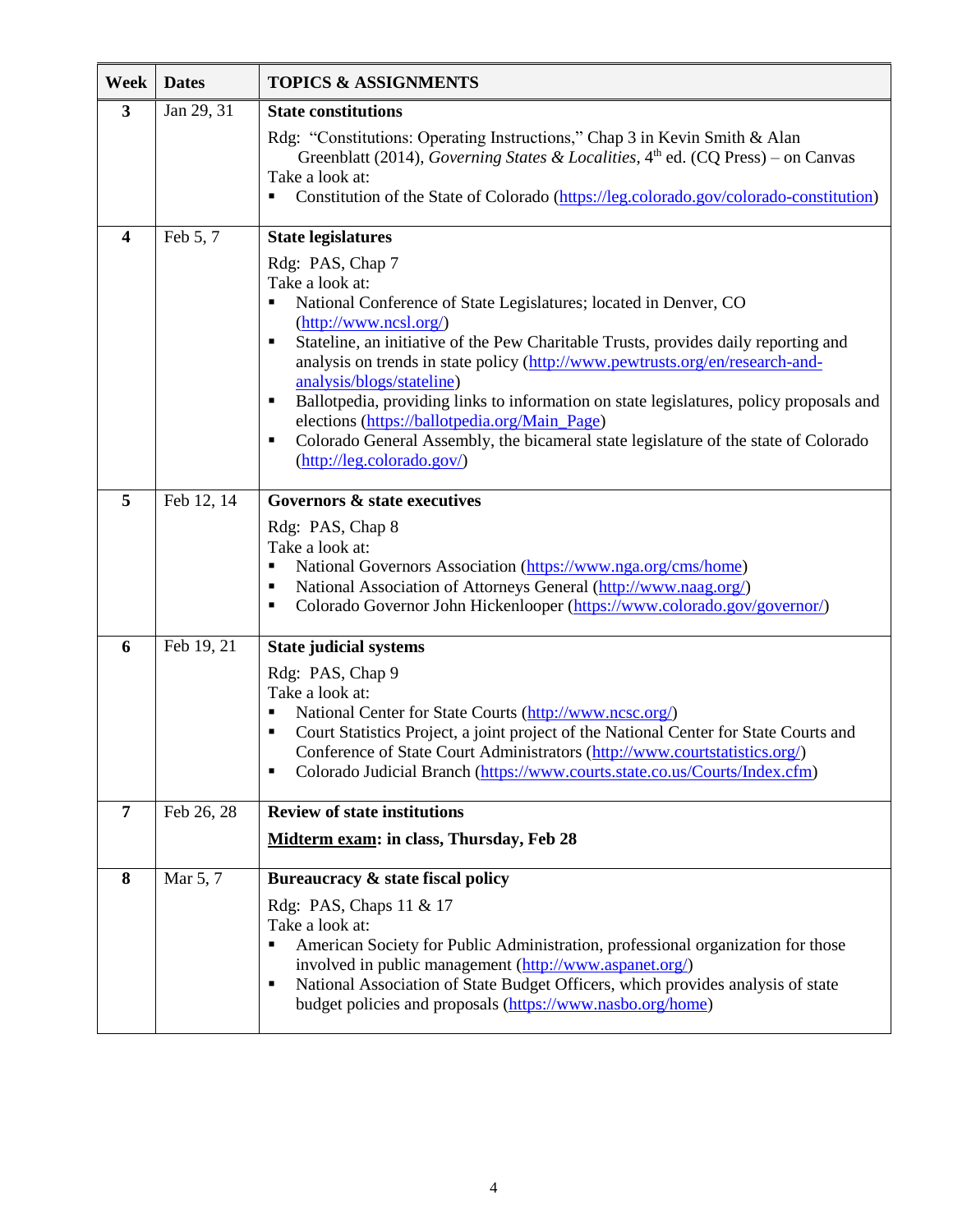| Week                | <b>Dates</b> | <b>TOPICS &amp; ASSIGNMENTS</b>                                                                                                                                                                                                                                                                                                                                                                                                                                                                                                                                                                                                                                                                                                                                                                                                                                                                                     |  |
|---------------------|--------------|---------------------------------------------------------------------------------------------------------------------------------------------------------------------------------------------------------------------------------------------------------------------------------------------------------------------------------------------------------------------------------------------------------------------------------------------------------------------------------------------------------------------------------------------------------------------------------------------------------------------------------------------------------------------------------------------------------------------------------------------------------------------------------------------------------------------------------------------------------------------------------------------------------------------|--|
| $\boldsymbol{9}$    | Mar 12, 14   | State parties & elections<br>Rdg: PAS, Chap 3<br>Karl Kurtz (2017), "Polarized, Not Paralyzed: Why states can get things done when<br>Congress can't," State Legislatures, July/Aug 2017, National Conference of State<br>Legislatures – on Canvas<br>Take a look at:<br>Vote Smart, providing unbiased information on candidates and elections<br>٠<br>(https://votesmart.org/)<br>Follow the Money, National Institute on Money in State Politics, with reporting on<br>$\blacksquare$<br>both campaign and lobbying expenditures (https://www.followthemoney.org/)<br><b>DUE Tuesday, Mar 12: Research Paper A, analyzing &amp; comparing state institutions</b>                                                                                                                                                                                                                                                 |  |
| 10                  | Mar 19, 21   | Interest group power across the states<br>Rdg: PAS Chap 4<br>Take a look at:<br>State comparison, lobbyist activity report requirements, National Conference of State<br>Legislatures (http://www.ncsl.org/research/ethics/50-state-chart-lobbyist-report-<br>requirements.aspx)                                                                                                                                                                                                                                                                                                                                                                                                                                                                                                                                                                                                                                    |  |
| <b>SPRING BREAK</b> |              |                                                                                                                                                                                                                                                                                                                                                                                                                                                                                                                                                                                                                                                                                                                                                                                                                                                                                                                     |  |
| 11                  | Apr 2, 4     | Public opinion & state citizen action                                                                                                                                                                                                                                                                                                                                                                                                                                                                                                                                                                                                                                                                                                                                                                                                                                                                               |  |
|                     |              | Rdg: PAS, Chaps 5 & 6                                                                                                                                                                                                                                                                                                                                                                                                                                                                                                                                                                                                                                                                                                                                                                                                                                                                                               |  |
| 12                  | Apr 9, 11    | State policy comparisons: state corrections and state health & welfare programs<br>Rdg: PAS, Chaps 10 & 12<br>Take a look at:<br>Bureau of Justice Statistics, a component of the Office of Justice Programs in the US<br>Department of Justice, the primary source for criminal justice statistics<br>$(\underline{https://www.bjs.gov/})$<br>The Sentencing Project, an advocacy group promoting reforms in sentencing policy<br>п<br>and efforts to address racial disparities in the criminal justice system<br>(https://www.sentencingproject.org/)<br>America's Health Rankings, United Health Foundation<br>п<br>(https://www.americashealthrankings.org/)<br>National Center for Health Statistics, Centers for Disease Control & Prevention<br>п<br>(https://www.cdc.gov/nchs/index.htm)<br>Kaiser Health News, nonprofit news service covering health care policy and politics<br>п<br>(https://khn.org/) |  |
| 13                  | Apr 16, 18   | State policy comparisons: environmental concerns and economic development &<br>infrastructure<br>Rdg: PAS, Chaps 15 & 16<br>Take a look at:<br>Environmental Council of States (https://www.ecos.org/)<br>$\blacksquare$<br>State environmental policy for each state, from Ballotpedia, an encyclopedia of<br>п<br>American politics (https://ballotpedia.org/State_environmental_policy_pages)                                                                                                                                                                                                                                                                                                                                                                                                                                                                                                                    |  |